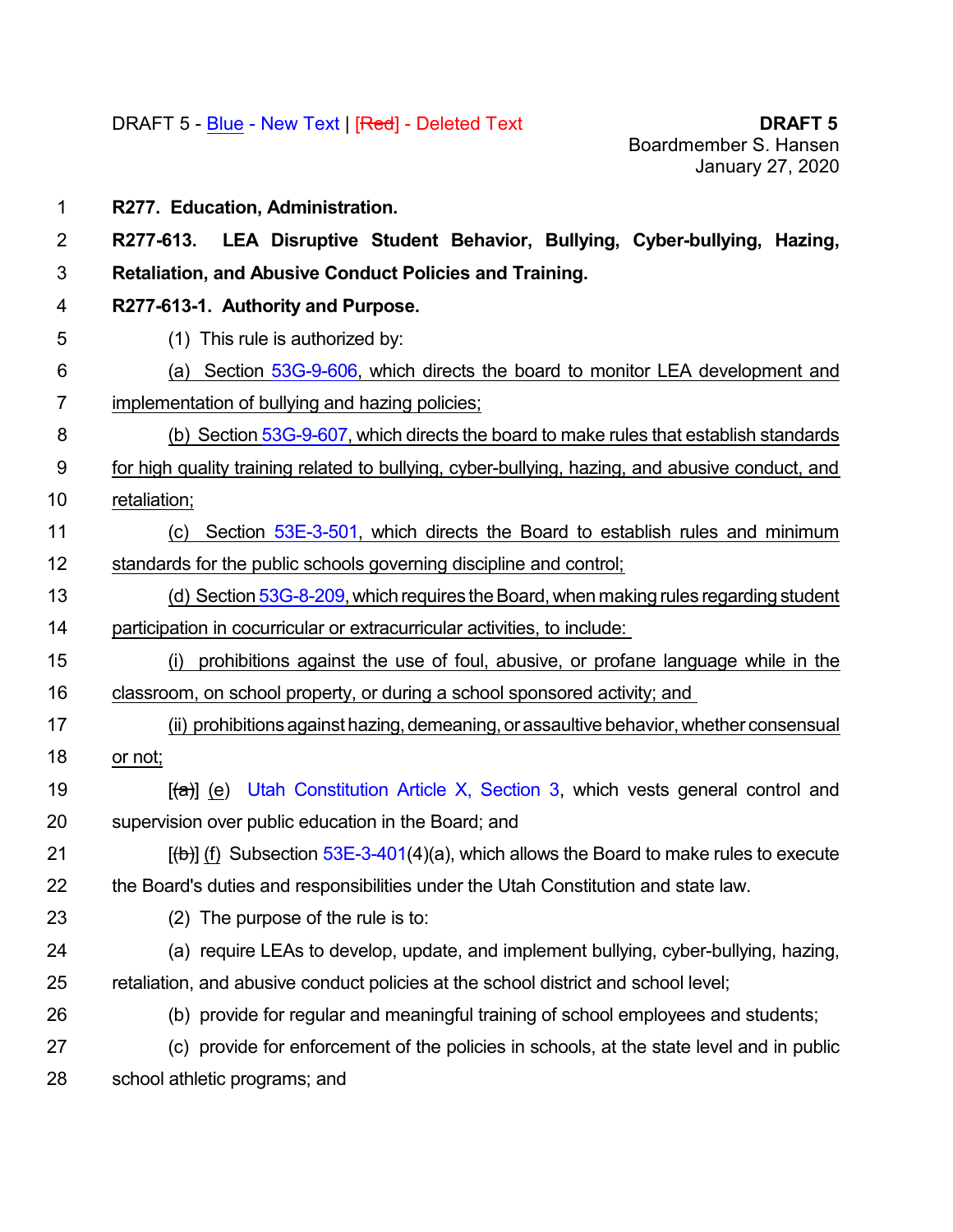- (d) require an LEA to review allegations of bullying, cyber-bullying, hazing, retaliation, and abusive conduct.
- 
- **R277-613-2. Definitions.**
- (1) "Abusive conduct" means the same as that term is defined in Subsection [53G-9-](https://le.utah.gov/xcode/Title53G/Chapter9/53G-9-S601.html?v=C53G-9-S601_2019051420190514) [601](https://le.utah.gov/xcode/Title53G/Chapter9/53G-9-S601.html?v=C53G-9-S601_2019051420190514)(1).
- (2)(a) "Bullying" means the same as that term is defined in Subsection [53G-9-601](https://le.utah.gov/xcode/Title53G/Chapter9/53G-9-S601.html?v=C53G-9-S601_2019051420190514)(2).
- **[(b) "Bullying" includes relational aggression or indirect, covert, or social aggression,** 37 including rumor spreading, intimidation, enlisting a friend to assault a child, and social isolation.]
- 38  $[(e)]$  (b) The conduct described in Subsection  $53G-9-601(2)$  $53G-9-601(2)$  constitutes bullying, regardless of whether the person against whom the conduct is committed directed, consented to, or acquiesced in, the conduct.
- (3) "Civil rights violation" means bullying, cyber-bullying, harassment, or hazing that is targeted at a student based upon the students' or employees' identification as part of any group protected from discrimination under the following federal laws:
- 
- (a) Title VI of the Civil [Rights](https://www.justice.gov/crt/fcs/TitleVI#targetText=Title%20VI%2C%2042%20U.S.C.,activities%20receiving%20federal%20financial%20assistance.&targetText=Title%20VI%20itself%20prohibits%20intentional%20discrimination.) Act of 1964;
- 45 (b) Title IX of the Education [Amendments](https://www.epa.gov/ocr/title-ix-education-amendments-act-1972#targetText=Title%20IX%20of%20the%20Education,activity%20receiving%20Federal%20financial%20assistance.) of 1972; [or]
- 46 (c) Section 504 of the [Rehabilitation](https://dredf.org/legal-advocacy/laws/section-504-of-the-rehabilitation-act-of-1973/#targetText=Section%20504%20of%20the%201973,the%20Americans%20with%20Disabilities%20Act.) Act of 1973; [and] or
- (d) Title II of the [Americans](https://www.ada.gov/ada_title_II.htm) with Disabilities Act of 1990.
- (4) "Cyber-bullying" means the same as that term is defined in Subsection [53G-9-](https://le.utah.gov/xcode/Title53G/Chapter9/53G-9-S601.html?v=C53G-9-S601_2019051420190514) [601](https://le.utah.gov/xcode/Title53G/Chapter9/53G-9-S601.html?v=C53G-9-S601_2019051420190514)(4).

 (5) "Disruptive student behavior" means the same as that term is defined inSubsection [53G-8-210](https://le.utah.gov/xcode/Title53G/Chapter8/53G-8-S210.html?v=C53G-8-S210_2019051420190514)(1)(a).

- (6) "Hazing" means the same as that term is defined in Subsection [53G-9-601\(](https://le.utah.gov/xcode/Title53G/Chapter9/53G-9-S601.html?v=C53G-9-S601_2019051420190514)5).
- (7)(a) "Incident" means one or more infractions committed by a student or group of students acting in concert, at the same time and place.
- (b) A single incident may involve one or more victims and one or more offenders.
- (8) "Infraction" means an act of prohibited behavior.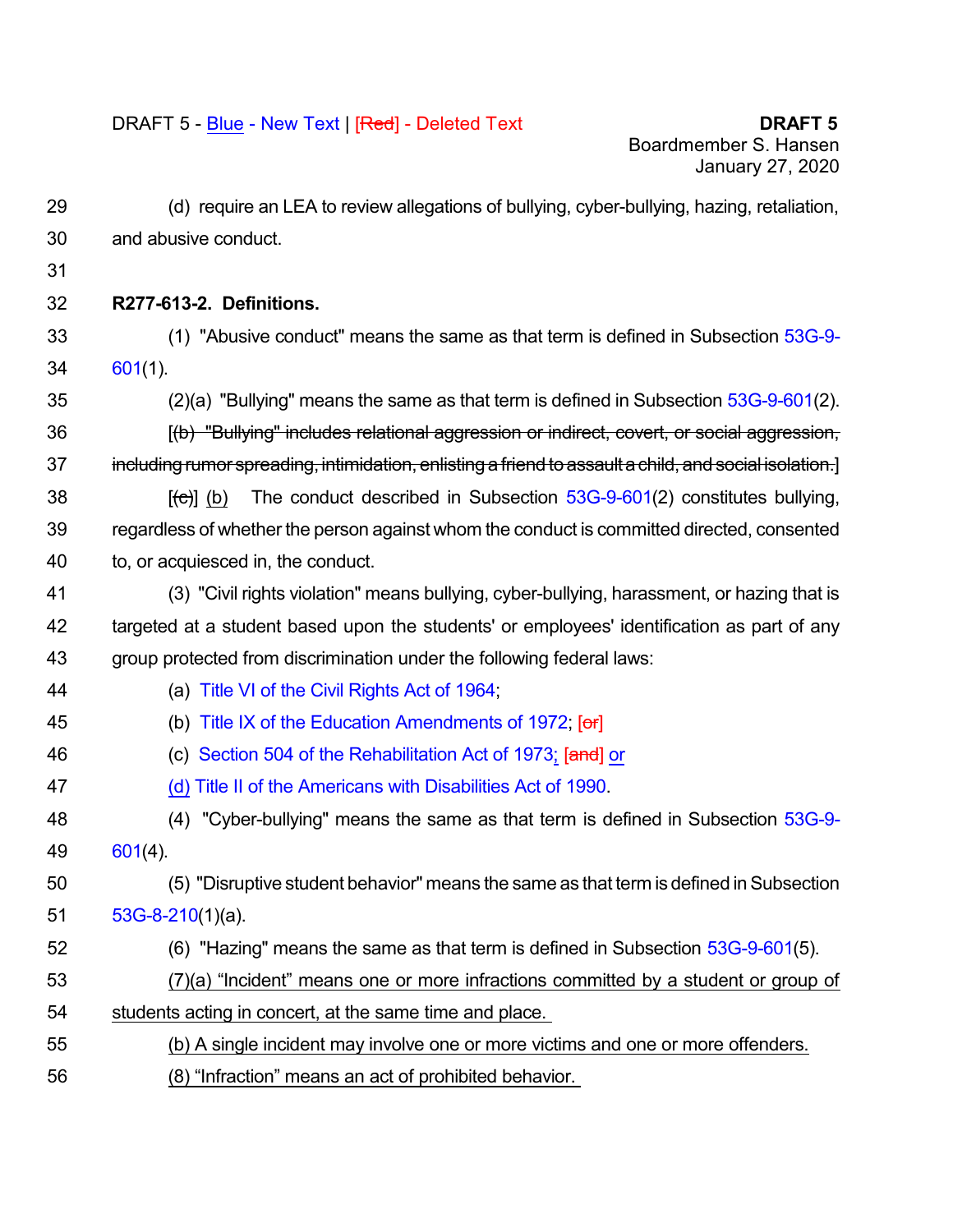| 57 | $[\mathcal{F}](9)$ "LEA" includes, for purposes of this rule, the Utah Schools for the Deaf and the |
|----|-----------------------------------------------------------------------------------------------------|
| 58 | Blind.                                                                                              |
| 59 | $[(6)](10)$ "Participant" means any student, employee or volunteer coach participating              |
| 60 | in a public school sponsored athletic program or activity, including a curricular, co-curricular,   |
| 61 | or extracurricular club or activity.                                                                |
| 62 | $[\left(\frac{\Theta}{\Theta}\right)](11)$ "Policy" means standards and procedures that:            |
| 63 | (a) are required in Section 53G-9-605;                                                              |
| 64 | (b) include the provisions of Section 53G-8-202; and                                                |
| 65 | (c) provide additional standards, procedures, and training adopted in an open meeting               |
| 66 | by an LEA board that:                                                                               |
| 67 | (i) define bullying, cyber-bullying, hazing, retaliation, and abusive conduct;                      |
| 68 | (ii) prohibit bullying, cyber-bullying, hazing, retaliation, and abusive conduct;                   |
| 69 | (iii) require regular annual discussion and training designed to prevent bullying, cyber-           |
| 70 | bullying, hazing, and retaliation among school employees and students; and                          |
| 71 | (iv) provide for enforcement through employment action or student discipline.                       |
| 72 | $[(10)(12)]$ "Restorative justice practice" means a discipline practice that brings together        |
| 73 | students, school personnel, families, and community members to resolve conflicts, address           |
| 74 | disruptive behaviors, promote positive relationships, and healing.                                  |
| 75 | $[$ (44)](13) "Retaliate" or "retaliation" means the same as that term is defined in                |
| 76 | Subsection 53G-9-601(7).                                                                            |
| 77 | $[$ (42)](14) "School employee" means the same as that term is defined in Subsection                |
| 78 | 53G-9-601(10).                                                                                      |
| 79 | [(13)](15) "Trauma-Informed Care" means a strengths-based service delivery approach                 |
| 80 | that is grounded in an understanding of and responsiveness to the impact of trauma, that            |
| 81 | emphasizes physical, psychological, and emotional safety for both the alleged victim and the        |
| 82 | individual who is alleged to have engaged in prohibited conduct, and that creates opportunities     |
| 83 | for targets to rebuild a sense of control and empowerment.                                          |
| 84 |                                                                                                     |
| 85 | R277-613-3. Superintendent Responsibilities.                                                        |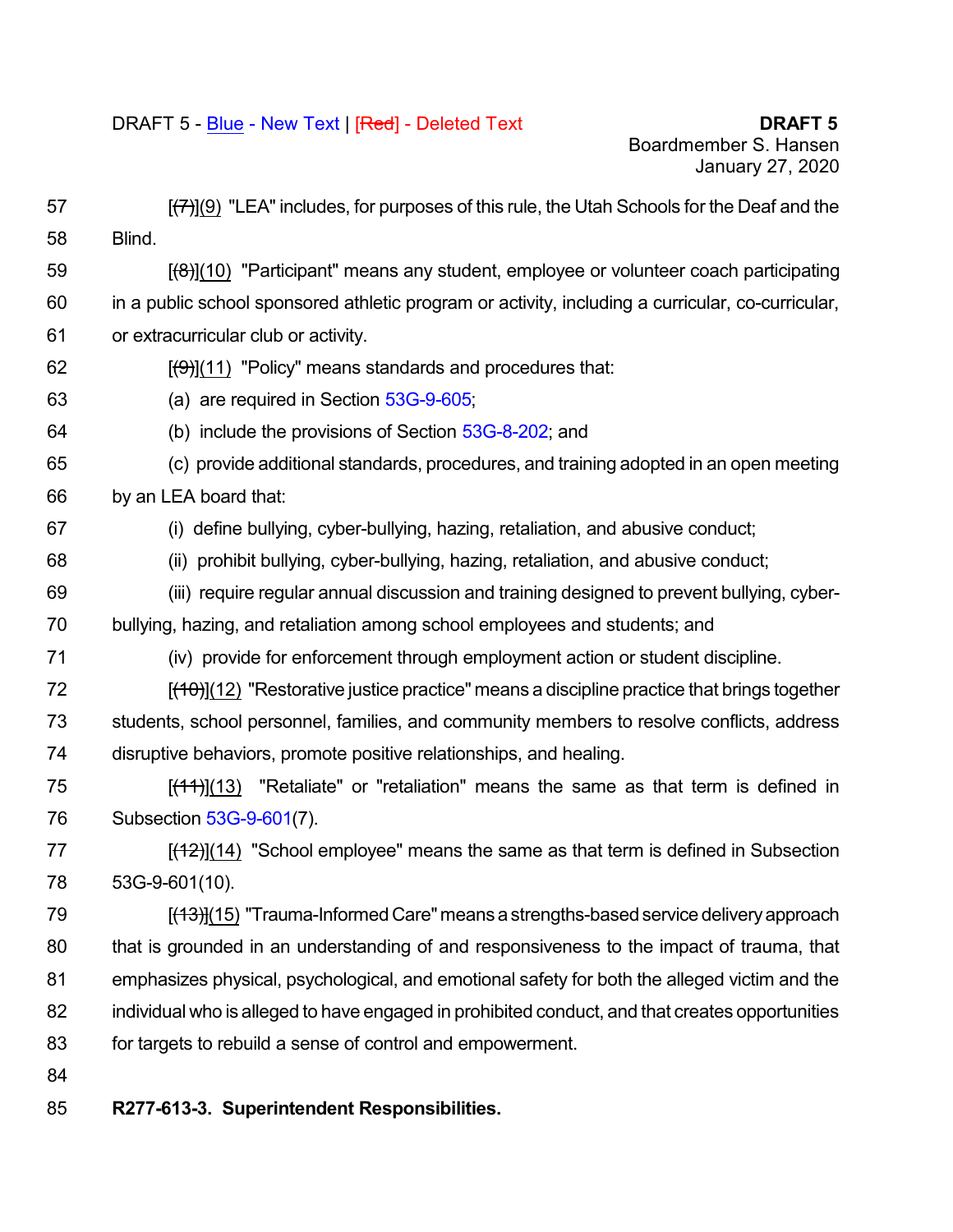86 (1) [Subject to availability of funds, [t] The Superintendent shall provide: (a) a model policy on bullying, cyber-bullying, hazing, and retaliation as required in Section [53G-9-606;](https://le.utah.gov/xcode/Title53G/Chapter9/53G-9-S606.html?v=C53G-9-S606_2019051420190514) (b) subject to availability of funds, model training and training opportunities on: (i) the prevention and identification of bullying, cyber-bullying, hazing, and retaliation, that an LEA may use to train the LEA's employees, contract employees, and volunteers, including coaches; and 93 (ii) the reporting and review requirements in Section R277-613-5; (c) subject to availability of funds, evidence based practices and policies related to the prevention of bullying, cyber-bullying, hazing, and retaliation. (2) Although an LEA is required to have a policy on bullying, cyber-bullying, hazing, 97 retaliation and abusive conduct as described in Section [53G-9-605](https://le.utah.gov/xcode/Title53G/Chapter9/53G-9-S605.html) and this rule and provide 98 training as described in Section [53G-9-607](https://le.utah.gov/xcode/Title53G/Chapter9/53G-9-S607.html) and this rule, the LEA is not required to use the model policy or model training developed by the Superintendent described in Subsection (1). (3) The Board may interrupt disbursements of funds consistent with Subsection [53E-3-](https://le.utah.gov/xcode/Title53E/Chapter3/53E-3-S401.html?v=C53E-3-S401_2019051420190514) [401](https://le.utah.gov/xcode/Title53E/Chapter3/53E-3-S401.html?v=C53E-3-S401_2019051420190514)(8) and Rule [R277-114](https://schools.utah.gov/file/1d0b2bac-8cb1-4e5a-b92d-8b1a4440c04a) for failure of an LEA to comply with: (a) Title 53G, [Chapter](https://le.utah.gov/xcode/Title53G/Chapter9/53G-9-P6.html?v=C53G-9-P6_2018012420180124) 9, Bullying and Hazing; and (b) this rule. 104 (4) In addition to the requirements of Title 53G, [Chapter](https://le.utah.gov/xcode/Title53G/Chapter9/53G-9-P6.html?v=C53G-9-P6_2018012420180124) 9, Bullying and Hazing and this R277-613, LEAs are required to comply with applicable federal requirements. **R277-613-4. LEA Responsibility to Create or Update Bullying Policies.** (1) In addition to the requirements of Subsection [53G-9-605](https://le.utah.gov/xcode/Title53G/Chapter9/53G-9-S605.html?v=C53G-9-S605_2019051420190514)(3), an LEA shall: (a) develop, update, and implement policies as required bySection [53G-9-605](https://le.utah.gov/xcode/Title53G/Chapter9/53G-9-S605.html?v=C53G-9-S605_2019051420190514) and this rule, which shall include a prohibition on: (i) bullying; (ii) cyber-bullying; (iii) hazing; (iv) retaliation; and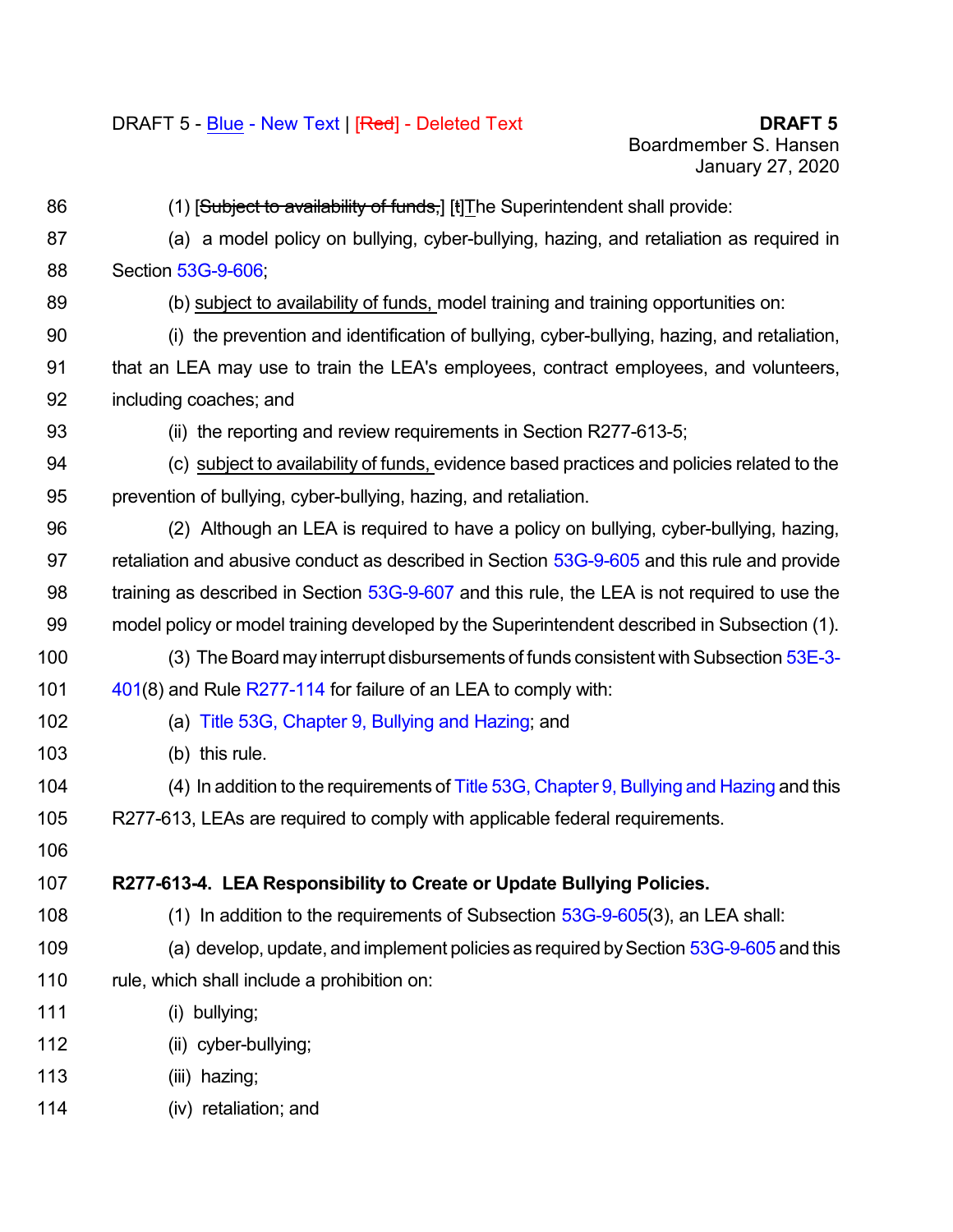(v) making a false report. (b) post a copy of the LEA's policy on the LEA website; (c) develop an action plan to address a reported incident of bullying, cyber-bullying, hazing, or retaliation; and (d) provide a requirement for a signed statement that meets the requirements of Subsection [53G-9-605](https://le.utah.gov/xcode/Title53G/Chapter9/53G-9-S605.html?v=C53G-9-S605_2019051420190514)(3)(h) annually. 121 (2)(a) As required by Section  $53G-9-605$ , an LEA shall notify a parent of: (i) a parent's student's threat to commit suicide; or (ii) an incident of bullying, cyber-bullying, hazing, or retaliation involving the parent's student as a victim or an individual who is alleged to have engaged in prohibited conduct. (b) An LEA shall: (i) notify a parent described in Subsection (2)(a) in a timely manner; (ii) designate the appropriate school employee to provide parental notification; and (iii) designate the format in which notification is provided to parents and maintained by the LEA. 130 (3) Subject to the parental consent requirements of Section [53E-9-203,](https://le.utah.gov/xcode/Title53E/Chapter9/53E-9-S203.html?v=C53E-9-S203_2019051420190514) if applicable, 131 an LEA shall assess students about the prevalence of bullying, cyber-bullying, hazing, and retaliation in LEAs and schools, specifically locationswhere students are unsafe and additional adult supervision may be required, such as playgrounds, hallways, and lunch areas. (4) An LEA shall take strong responsive action against retaliation, including assistance to victims and their parents in reporting subsequent problems and new incidents. (5)(a) An LEA shall provide that students, school employees, coaches, and volunteers receive training on bullying, cyber-bullying, hazing, and retaliation, from individuals qualified to provide such training. 139 (b) The training described in Subsection  $(5)(a)$  shall[ $\cdot$ ] 140 (i) include information on: [various types of aggression and bullying, including: 141 (A) overt aggression that may include physical fighting such as punching, shoving, 142 kicking, and verbal threatening behavior, such as name calling, or both physical and verbal 143 aggression or threatening behavior;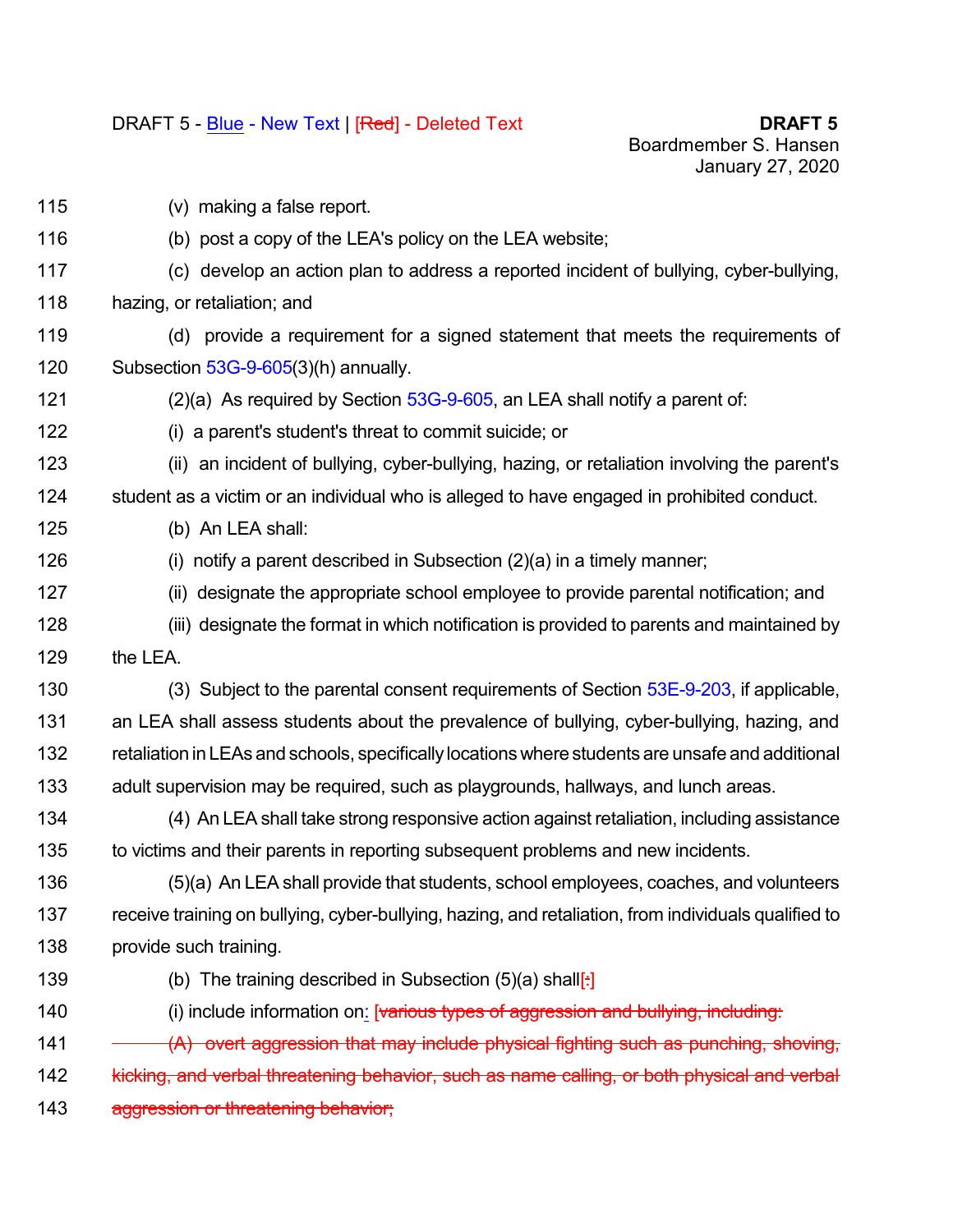| 144 | (B) relational aggression or indirect, covert, or social aggression, including rumor                 |
|-----|------------------------------------------------------------------------------------------------------|
| 145 | spreading, intimidation, enlisting a friend to assault a child, and social isolation;                |
| 146 | (C) sexual aggression or acts of a sexual nature or with sexual overtones;                           |
| 147 | (D) cyber-bullying, including use of email, web pages, text messaging, instant                       |
| 148 | messaging, social media, three-way calling or messaging or any other electronic means for            |
| 149 | aggression inside or outside of school;                                                              |
| 150 | (A) bullying, cyber-bullying, hazing and retaliation;                                                |
| 151 | [(E)](B) [bullying, cyber-bullying, hazing and retaliation based upon the students' or               |
| 152 | employees' identification as part of any group protected from d]Discrimination under the             |
| 153 | following federal laws:                                                                              |
| 154 | (Fil) Title VI of the Civil Rights Act of 1964, including discrimination on the basis of race,       |
| 155 | color, or national origin;                                                                           |
| 156 | ([ii]]]) Title IX of the Education Amendments of 1972, including discrimination on the               |
| 157 | basis of sex; [or]                                                                                   |
| 158 | ([iii]III) Section 504 of the Rehabilitation Act of 1973; and                                        |
| 159 | (IV) Title II of the Americans with Disabilities Act of 1990, including discrimination on the        |
| 160 | basis of disability; [and]                                                                           |
| 161 | (C) how bullying, cyber-bullying, hazing and retaliation are different from discrimination           |
| 162 | and may occur separately from each other or in combination; and                                      |
| 163 | bullying, cyber-bullying, hazing, and retaliation based upon the students' or<br>(F D)               |
| 164 | employees' actual or perceived characteristics, including race, color, national origin, sex,         |
| 165 | disability, religion, gender identity, sexual orientation, or other physical or mental attributes or |
| 166 | conformance or failure to conform with stereotypes;                                                  |
| 167 | (ii) complement the suicide prevention program required for students under Rule R277-                |
| 168 | 620 and the suicide prevention training required for licensed educators consistent with              |
| 169 | Subsection 53G-9-704(1); and                                                                         |
| 170 | (iii) include information on when issues relating to this rule may lead to student or                |
| 171 | employee discipline.                                                                                 |
| 172 | (6) The training described in Subsection (5) shall be offered to:                                    |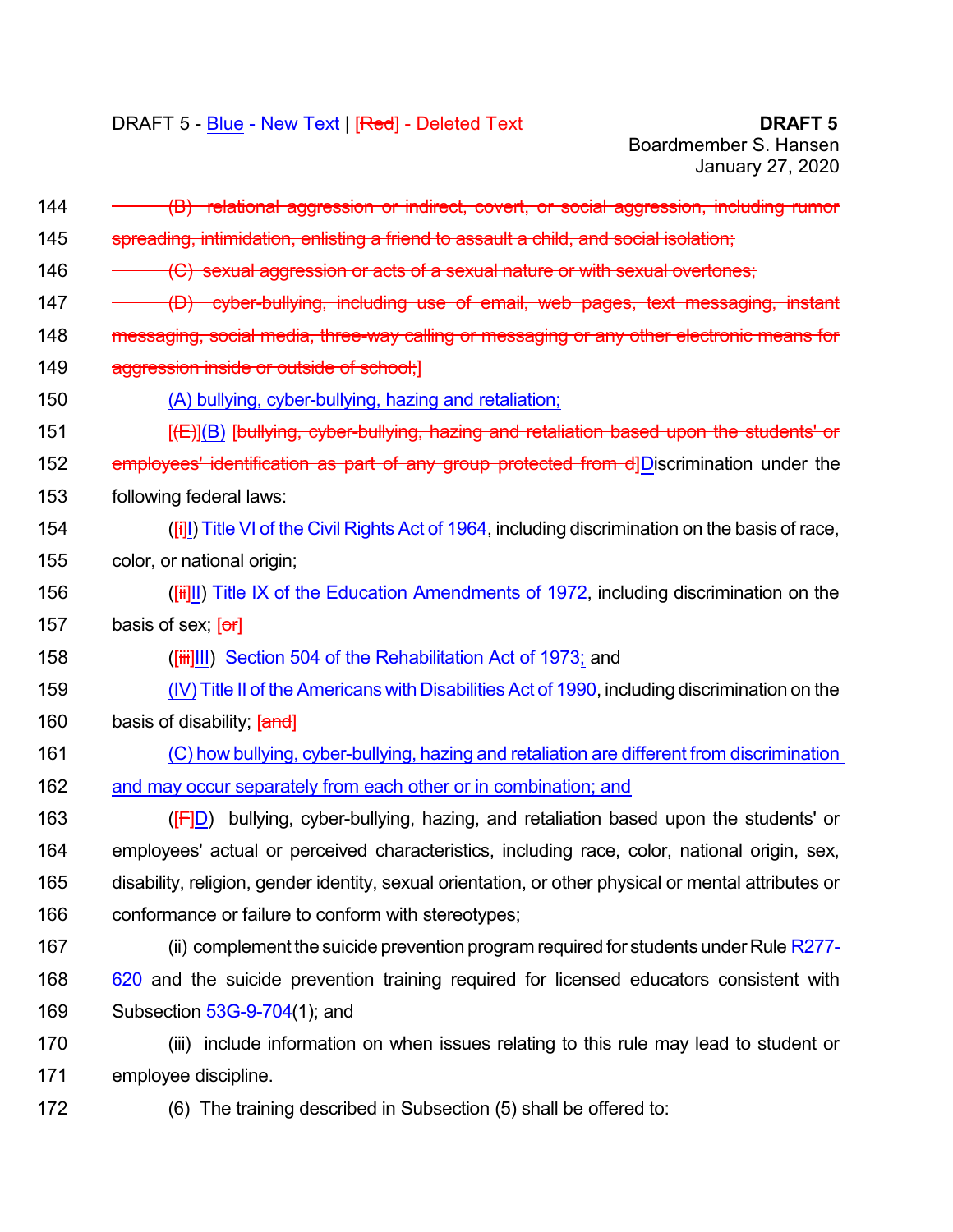(a) new school employees, coaches, and volunteers; and (b) all school employees, coaches, and volunteers at least once every three years. (7)(a) An LEA's policies developed underthis section shall complement existing school 176 policies and research based school discipline plans. (b) Consistent with Rule [R277-609](https://schools.utah.gov/file/ba6f05f1-2aa3-4fac-b8d3-b3fd3e8c1e2e), the discipline plan shall provide direction for dealing with bullying, cyber-bullying, hazing, retaliation and disruptive students. (c) An LEA shall ensure that a discipline plan required by Rule [R277-609:](https://schools.utah.gov/file/ba6f05f1-2aa3-4fac-b8d3-b3fd3e8c1e2e) (i) directs schools to determine the range of behaviors and establish the continuum of administrative procedures to be used by school personnel to address the behavior of students; (ii) provides for identification, by position, of individuals designated to issue notices of disruptive student behavior, bullying, cyber-bullying, hazing, and retaliation; (iii) designates to whom notices shall be provided; (iv) provides for documentation of disruptive student behavior in the LEA's student information system; (v) includes strategies to provide for necessary adult supervision; (vi) is clearly written and consistently enforced; and (vii) includesadministration, instructionandsupport staff, students, parents, community council and other community members in policy development, training and prevention implementation so as to create a community sense of participation, ownership, support and responsibility. **R277-613-5. Reporting and Incident Investigations of Allegations of Bullying, Cyber- bullying, Hazing, and Retaliation.** (1) In accordance with an action plan adopted in accordance with Subsection R277- 613-4(1)(c), an LEA shall: (a) investigate allegations of incidents of bullying, cyber-bullying, hazing, and retaliation in accordance with this section; and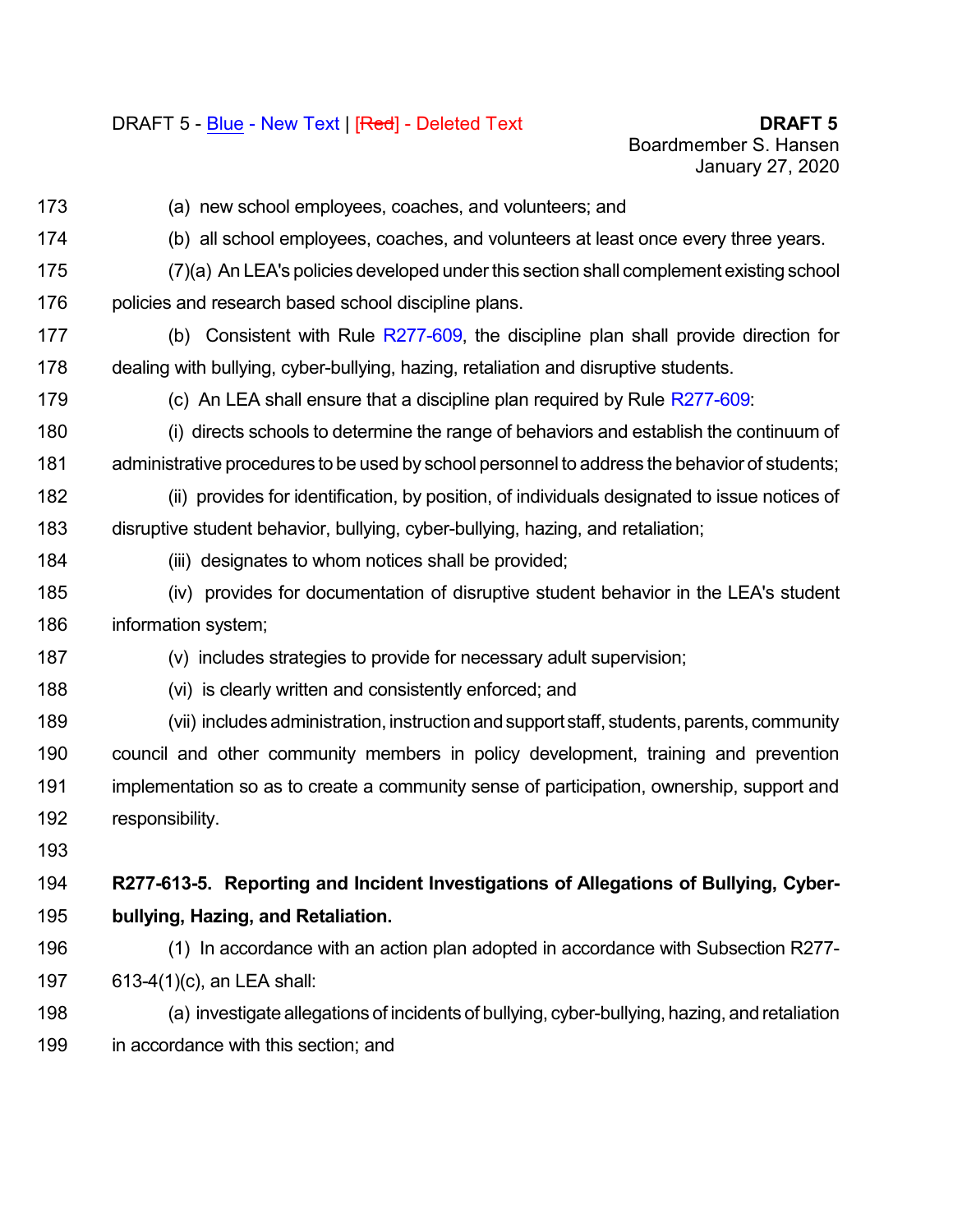## DRAFT 5 - Blue - New Text | [Red] - Deleted Text **DRAFT 5**

 (b) provide an individual who investigates allegations of incidents of bullying, cyber- bullying, hazing, and retaliation with adequate training on conducting an investigation. (2)(a) An LEA shall investigate allegations of incidents described in Subsection (1)(a) by interviewing at least the alleged victim and the individual who is alleged to have engaged in prohibited conduct. (b) An LEA may also interview the following as part of an investigation: (i) parents of the alleged victim and the individual who is alleged to have engaged in prohibited conduct; (ii) any witnesses; (iii) school staff; and (iv) other individuals who may provide additional information. (c) An individual who investigates an allegation of an incident shall inform an individual being interviewed that: (i) to the extent allowed by law, the individual is required to keep all details of the interview confidential; and (ii) further reports of bullying will become part of the review. (3) The confidentiality requirement in Subsection (2)(c) does not apply to: (a) conversations with law enforcement professionals; (b) requests for information pursuant to a warrant or subpoena; (c) a state or federal reporting requirement; or (d) other reporting required by this rule. (4) In conducting an investigation under this section, an LEA may: (a) review disciplinary reports of involved students; and (b) review physical evidence, consistent with search and seizure law in schools, which may include: (i) video or audio; (ii) notes; (iii) email; (iv) text messages;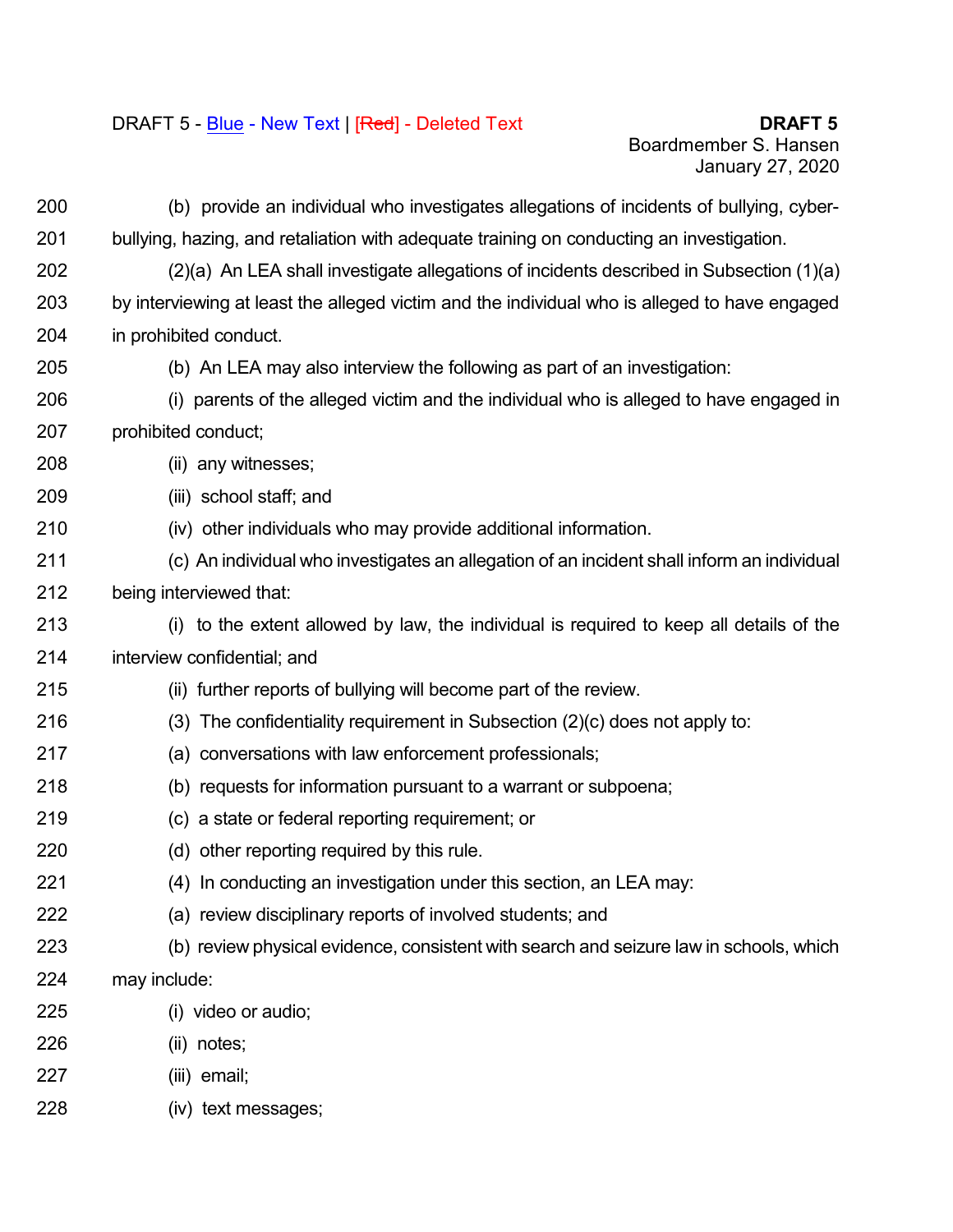## DRAFT 5 - Blue - New Text | [Red] - Deleted Text **DRAFT 5**

- (v) social media; or
- (vi) graffiti.
- (5) An LEA shall adopt a policy outlining under what circumstances the LEA will report incidents of bullying, cyber-bullying, harassment, and retaliation to law enforcement.
- (6) An LEA shall adopt a policy outlining under what circumstances the LEA will investigate and report incidents of bullying, cyber-bullying, and retaliation as civil rights violations.
- 236  $(67)$  Following an investigation of a confirmed allegation of an incident of bullying, cyber-bullying, hazing, or retaliation, if appropriate, an LEA may:
- (a) in accordance with the requirements in Subsection (6), take positive restorative 239 justice practice action, in accordance with policies established by the LEA; and
- (b) support involved students through trauma-informed practices, if appropriate.
- $(6|8)(a)$  An alleged victim is not required to participate in a restorative justice practice 242 as described in Subsection  $(7)(a)$  with an individual who is alleged to have engaged in 243 prohibited conduct  $[$ as described in Subsection  $(5)(a)$ ].
- (b) If an LEA would like an alleged victim who is a student to participate in a restorative justice practice, the LEA shall notify the alleged victim's parent of the restorative justice practice and obtain consent from the alleged victim's parent before including the alleged victim in the process.
- 248  $(779)$  A grievance process required under Subsection  $53G-9-605(3)(f)$  $53G-9-605(3)(f)$  shall be consistent with the LEA's established grievance process.
- 250  $(18110)$  An LEA shall, as required by Subsection  $53G-9-606(2)$  $53G-9-606(2)$ , report the following 251 annually, on or before June 30, to the Superintendent in accordance with the Superintendent's submission requirements:
- (a) a copy of the LEA's policy required in Section R277-613-4;
- (b) implementation of the signed statement requirement described in Subsection [53G-](https://le.utah.gov/xcode/Title53G/Chapter9/53G-9-S605.html)[9-605](https://le.utah.gov/xcode/Title53G/Chapter9/53G-9-S605.html)(3)(h);
- (c) verification of the LEA's training of school employees relating to bullying, cyber-bullying, hazing, and retaliation described in Section [53G-9-607](https://le.utah.gov/xcode/Title53G/Chapter9/53G-9-S607.html);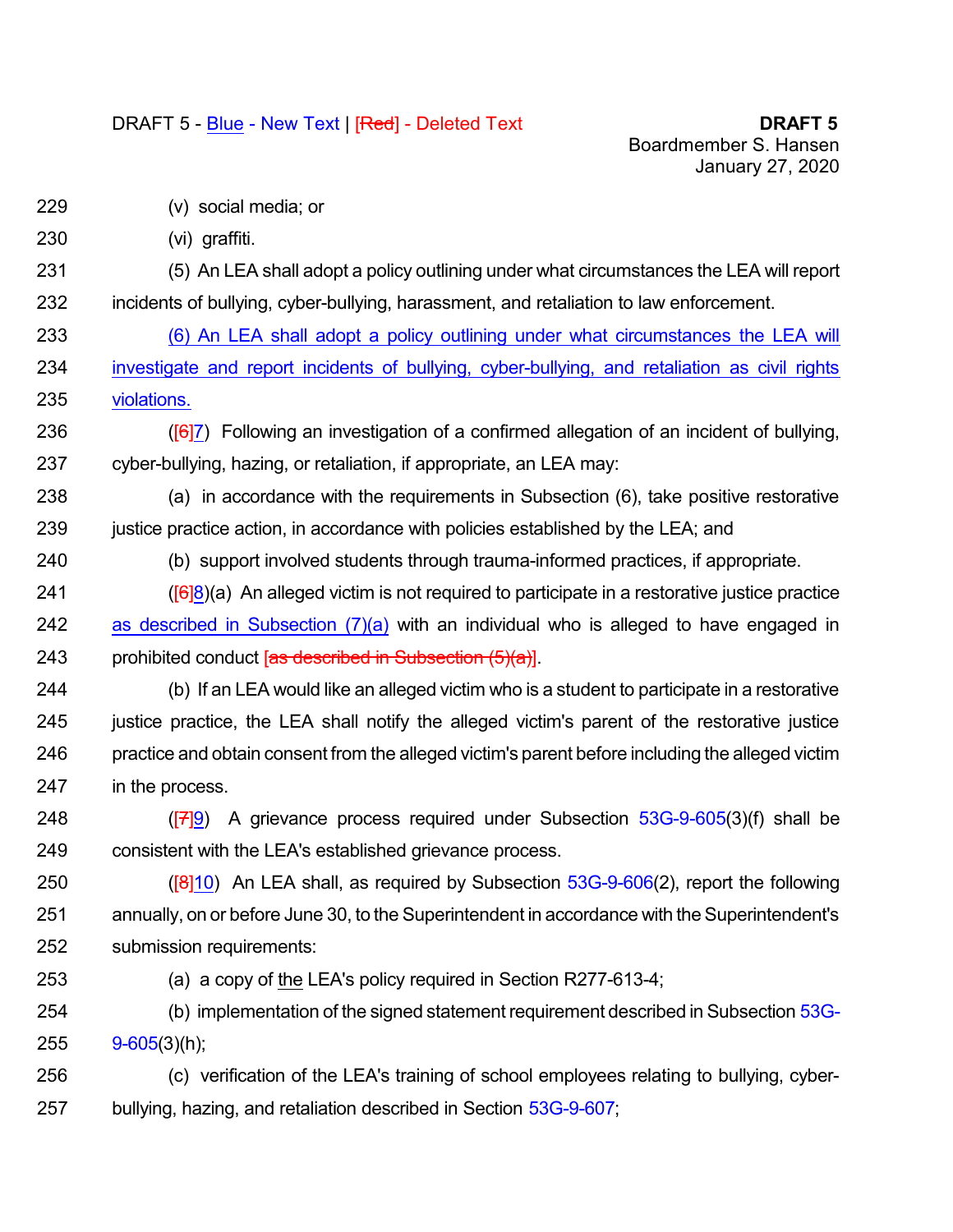- (d) incidents of bullying, cyber-bullying, hazing, and retaliation;
- 259 (e) the number and type of incidents described in Subsection  $(\sqrt{8}\vert 10)(d)$  required to be reported separately under federal law, including the reporting requirements in:
- (i) Title VI of the Civil [Rights](https://www.justice.gov/crt/fcs/TitleVI#targetText=Title%20VI%2C%2042%20U.S.C.,activities%20receiving%20federal%20financial%20assistance.&targetText=Title%20VI%20itself%20prohibits%20intentional%20discrimination.) Act of 1964;
- **(ii) Title IX of the Education [Amendments](https://www.epa.gov/ocr/title-ix-education-amendments-act-1972#targetText=Title%20IX%20of%20the%20Education,activity%20receiving%20Federal%20financial%20assistance.) of 1972; [or]**
- (iii) Section 504 of the [Rehabilitation](https://dredf.org/legal-advocacy/laws/section-504-of-the-rehabilitation-act-of-1973/#targetText=Section%20504%20of%20the%201973,the%20Americans%20with%20Disabilities%20Act.) Act of 1973; and
- (iv) Title II of the [Americans](https://www.ada.gov/ada_title_II.htm) with Disabilities Act of 1990; and
- 265 (f) the number and type of incidents described in Subsection ( $[8]10$ )(d) that include a student who was bullied, cyber-bullied, hazed, or retaliated against based on the student's actual or perceived characteristics, including disability, race, national origin, religion, sex, gender identity, or sexual orientation.
- 269  $(911)$  The requirements of this Rule R277-613 are in addition to any federal requirements, including reporting civil rights violations to the appropriate entities and taking other appropriate action.
- 

## **R277-613-6. Training by LEAs Specific to Participants in Public School Athletic Programs and School Clubs.**

 (1)(a) Prior to any student, employee or volunteer coach participating in a public school sponsored athletic program, both curricular and extracurricular, or extracurricular club or activity, the student, employee or coach shall participate in bullying, cyber-bullying, hazing, and retaliation prevention training.

- (b) A training described in Subsection (1)(a) shall be offered to new participants on an annual basis and to all participants at least once every three years.
- (2) An LEA shall inform student athletes and extracurricular club members of prohibited activities under this rule and potential consequences for violation of the law and the rule.
- (3) An LEA shall maintain training participant lists or signatures, to be provided to the Board upon request.